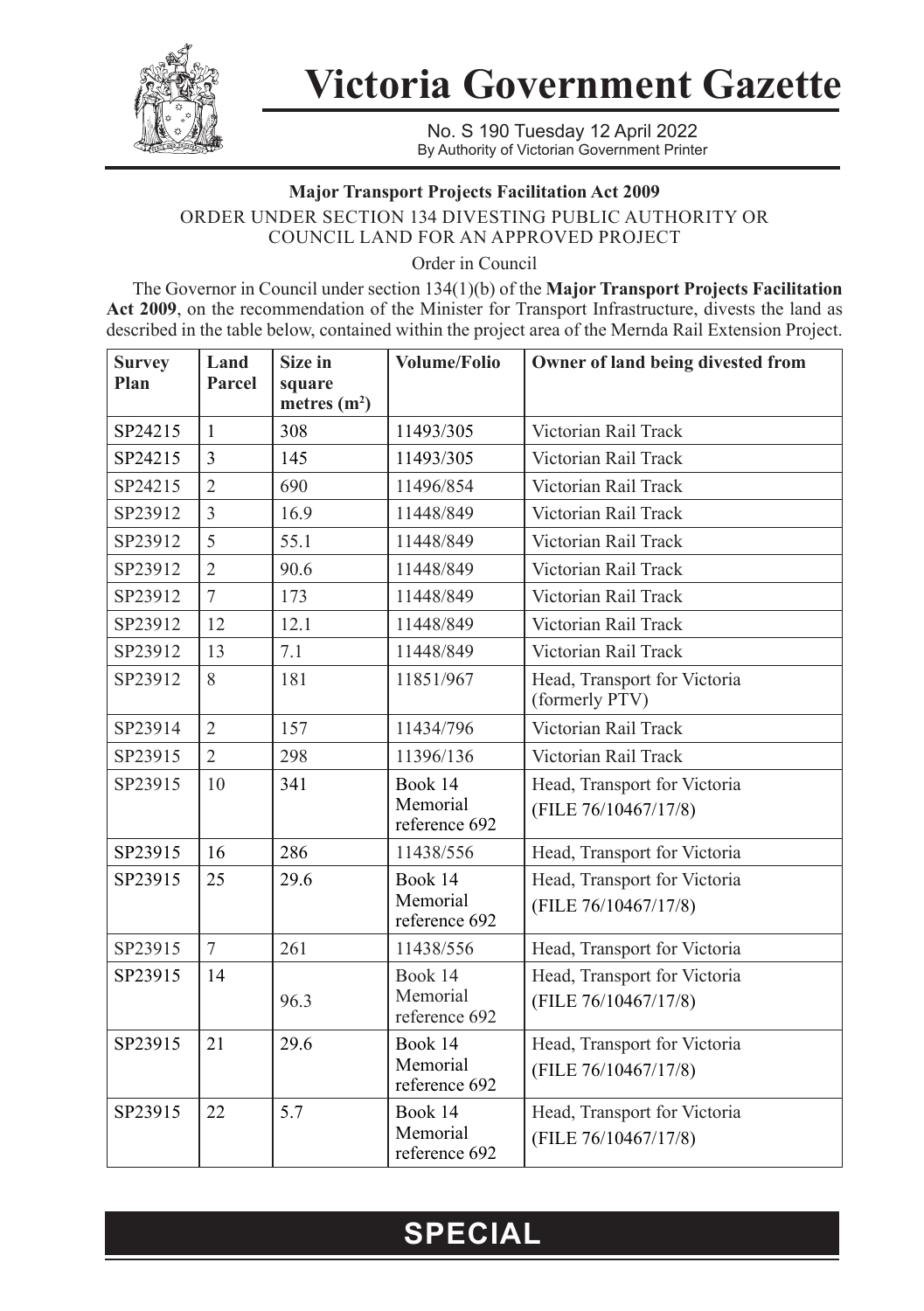| SP23918 |     | 1033/559  | Melbourne Water Corporation |
|---------|-----|-----------|-----------------------------|
| SP23919 | 409 | 11166/617 | Whittlesea City Council     |

This Order comes into effect on the date it is published in the Government Gazette.

Dated: 12 April 2022

Responsible Minister: THE HON JACINTA ALLAN MP Minister for Transport Infrastructure

> ALEXANDRA DEBELJAKOVIC Clerk of the Executive Council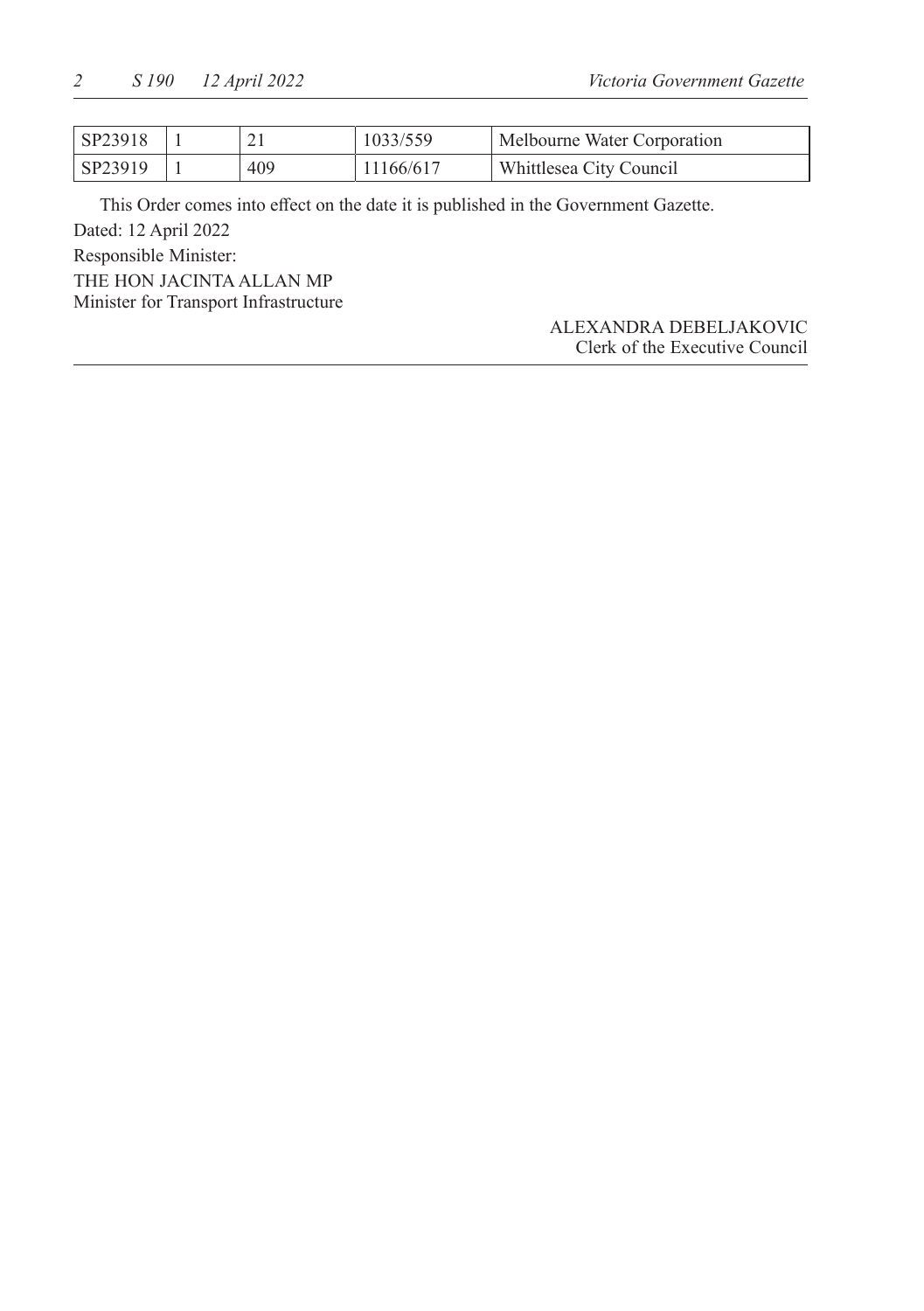This page was left blank intentionally